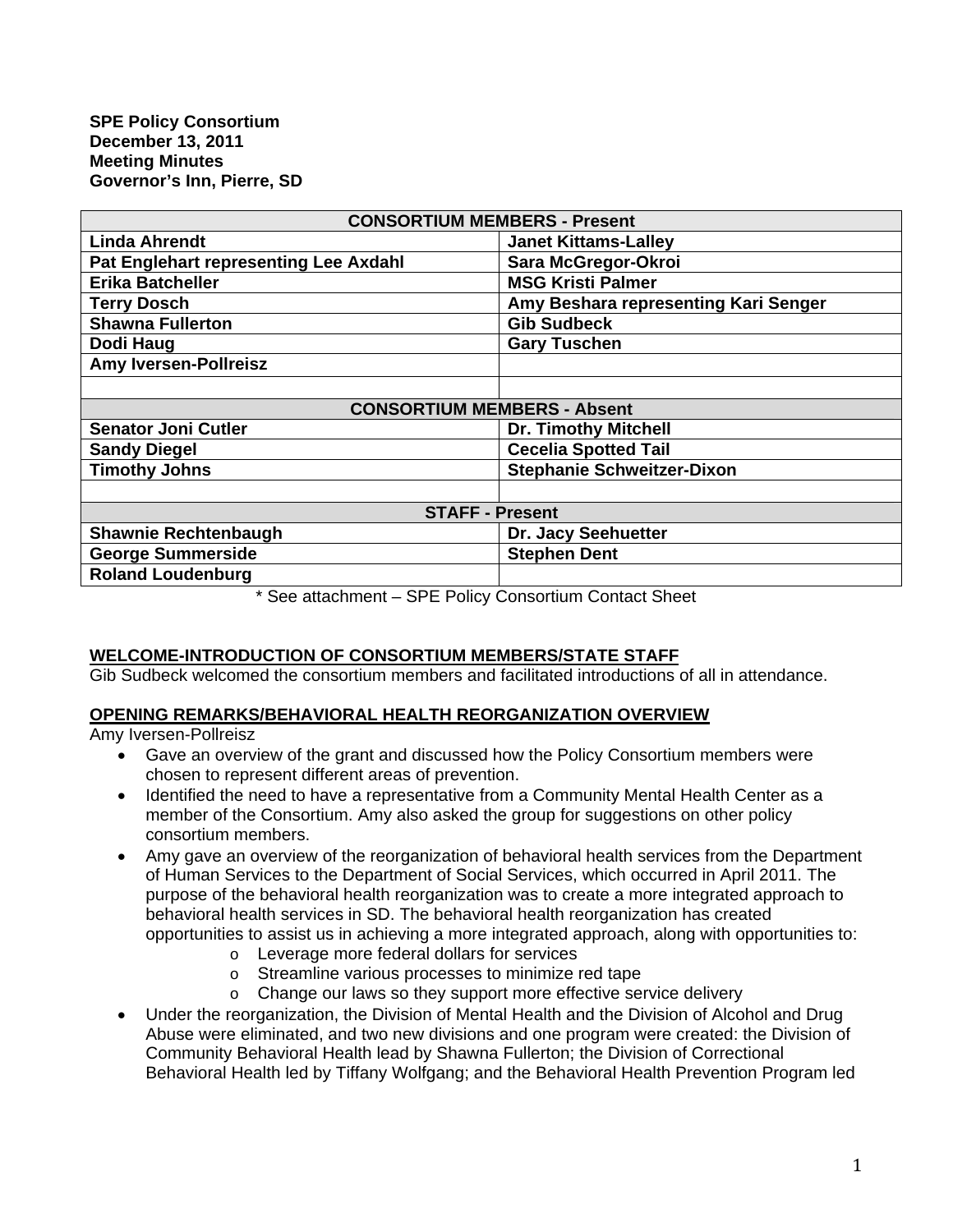by Gib Sudbeck. The new divisions and program house all mental health and substance abuse services that were in the former divisions, but they are now structured in an integrated manner.

- A Behavioral Health Services Workgroup was formed by the Governor to help guide the longterm vision of the future behavioral health system. This group is led by Lt. Governor Matt Michels. Other members include legislators, community mental health and substance abuse providers, inpatient behavioral health providers, advocacy groups, and county mental illness boards as well as representatives from the Department of Social Services.
- Amy also reviewed the key principles and goals the Behavioral Health Services Workgroup (See Attachment – BH Guiding Principals). She went on to talk about the effort to inventory current services, identify gaps in services, and determine ways to fill gaps. In addition, Amy talked about a regional approach to services in the future. (See attachment – BH Services Map). This map is not necessarily the final version of the regions, but it is a starting point for discussion purposes and will be modified if needed.
- One of the goals of the Behavioral Health Services Workgroup is to develop a statewide strategic behavioral prevention plan. This goal identifies the importance of prevention and gives us the opportunity to focus prevention efforts across state government to more effectively help local communities successfully deal with the behavioral health issues that are identified at the local level. Future prevention services should have established benchmarks, demonstrate collaboration at the local and state level and utilize Evidence Based Practices (EBP's).

Comments from group members:

- Kristi Palmer asked if there was an organization chart showing Behavioral Health. (See Attachment – BH Org Chart)
- Terry Dosch mentioned a more in-depth summary document of the Behavioral Health Services Workgroup. (See Attachment – BH Reorg Summary)

# **OVERVIEW OF CURRENT PREVENTION INITIATIVES WITHIN BEHAVIORAL HEALTH**

Gib Sudbeck

- Gave an overview of the DSS Prevention Programs currently operating in the State. (See attachment – FY12 PP Funding Overview)
- Under the SPF SIG grant the target is underage drinking and binge drinking.
- Current goal is to expand the mental health focus of prevention to local communities. One development in this area is having the PRC's trained in ASIST (Applied Suicide Intervention Skills Training) so they can provide training and TA to communities in the State.
- Gib discussed the SPF SIG grant from SAMHSA, which specifies that communities identify needs and those needs drive the programming initiated. The State is supportive of this model.
- Gib also discussed the effectiveness of the Coalitions based within schools across the State and the work in the primary prevention area in local communities. SD currently does have a very robust prevention system but there are key behavioral health pieces missing within the system. Communities have specific needs and the State must take local issues into account. The completed strategic plan will help the State position itself to partner with local communities to address their needs.

Shawna Fullerton

• Shawna gave an overview of the suicide prevention – Garrett Lee Smith Grant (GLS) grant. Local community coalitions do have an opportunity to direct funding into those areas to meet local need. The grant allows the State to partner with local communities to enhance their ability to increase overall knowledge of effective suicide prevention services and implement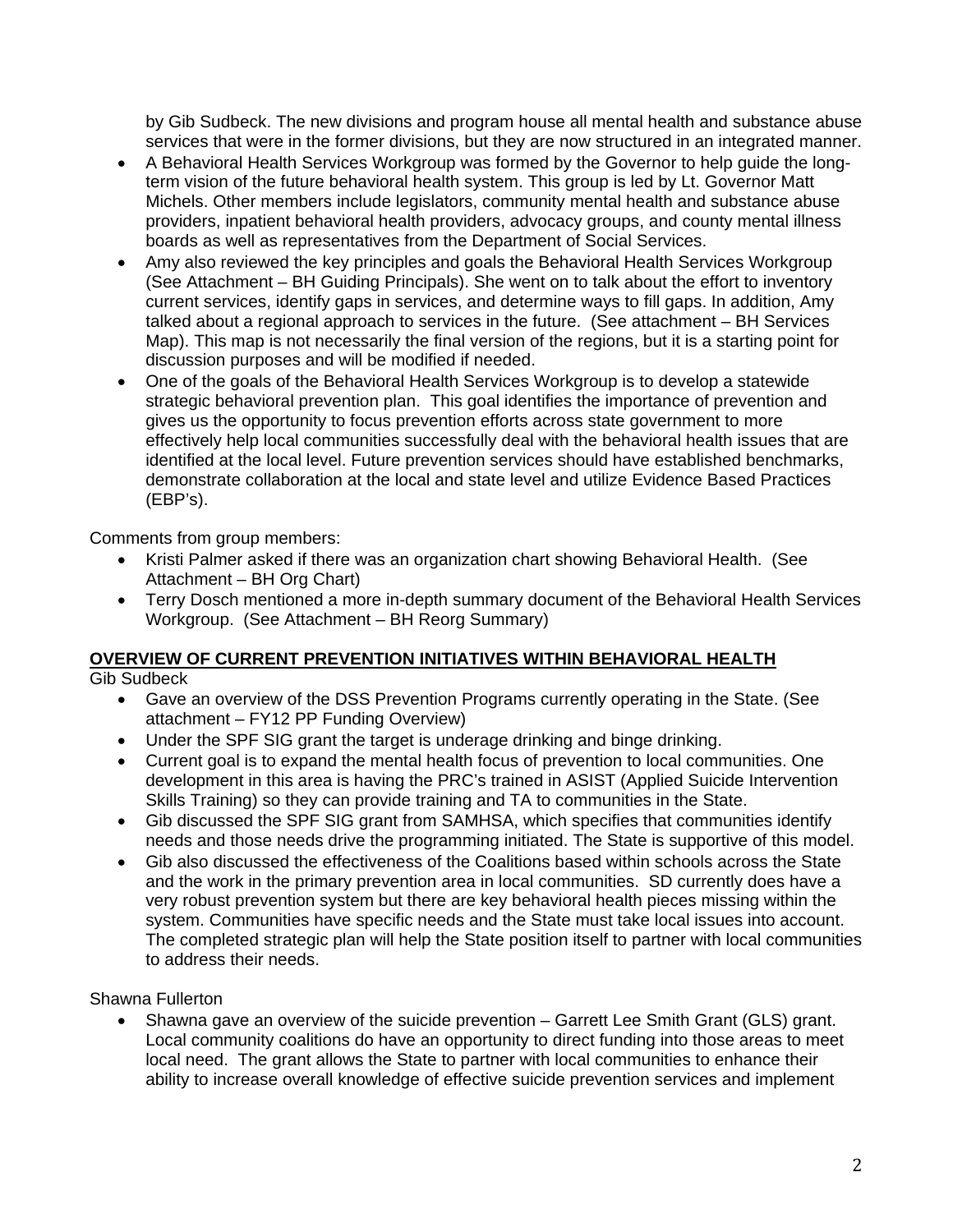these services in communities across the state. (See attachment – FY12 PP Funding Overview)

- Shawna also talked about the National Suicide Hotline operated in Sioux Falls, and the ASIST Training going on in the State.
- Shawna also discussed that there is no evidence based practice for marketing and promotion. She expressed the need for crisis response plans in the schools and the importance of having specific policies and procedures related to suicide prevention in place.
- Shawna also pointed out that schools are overwhelmed with curriculum requirements at this time, and we need to pay attention to what schools have on their plate and what more we can ask them to do as we put together the strategic plan and implementing future EBP's.

# **REVIEW OF CURRENT PREVENTION INITIATIVES – SMALL GROUPS**

Stephen Dent led the group through a discussion to determine the group norms/agreements for this project and a discussion around group expectations for this project. (See attachment – 12-13-11 Flip Charts)

Participants worked in small groups to discuss current prevention initiatives they are aware of. After their discussion each group scribed on flip chart paper the initiatives they discussed. (See attachment – 12-13-11 Flip Charts)

## **OVERVIEW OF STRATEGIC PREVENTION ENHANCEMENT GRANT**

Shawnie Rechtenbaugh gave an overview of the Strategic Prevention Framework. (See attachment – SPE Overview 12-13-11)

Jacy Seehuetter gave an overview of the federal SPE Grant summary. She also discussed SAMHSA's Initiatives for FY2012. The Federal Government is working collectively to identify key areas where they can work together, one such example is with Substance Abuse Mental Health Services Administration (SAMHSA) in which all three (3) of its Centers, Center for Mental Health Services (CMHS), Center for Substance Abuse Treatment (CSAT) and Center for Substance Abuse Prevention (CSAP) are working on specific strategies called the SAMHSA Strategic Initiatives. [www.samhsa.gov](http://www.samhsa.gov/) Eight initiatives were identified:

- **Prevention of Substance Abuse and Mental Illness** Creating communities where individuals, families, schools, faith-based organizations, and workplaces take action to promote emotional health and reduce the likelihood of mental illness, substance abuse including tobacco, and suicide. This Initiative will include a focus on the Nation's high-risk youth, youth in Tribal communities, and military families.
- **Trauma and Justice** Reducing the pervasive, harmful, and costly health impact of violence and trauma by integrating trauma-informed approaches throughout health, behavioral health, and related systems and addressing the behavioral health needs of people involved in or at risk of involvement in the criminal and juvenile justice systems.
- **Military Families** Supporting America 's service men and women—Active Duty, National Guard, Reserve, and Veteran— together with their families and communities by leading efforts to ensure that needed behavioral health services are accessible and that outcomes are positive.
- **Recovery Support** Partnering with people in recovery from mental and substance use disorders to guide the behavioral health system and promote individual-, program, and system-level approaches that foster health and resilience; increase permanent housing, employment, education, and other necessary supports; and reduce barriers to social inclusion.
- **Health Reform -** Broadening health coverage to increase access to appropriate high-quality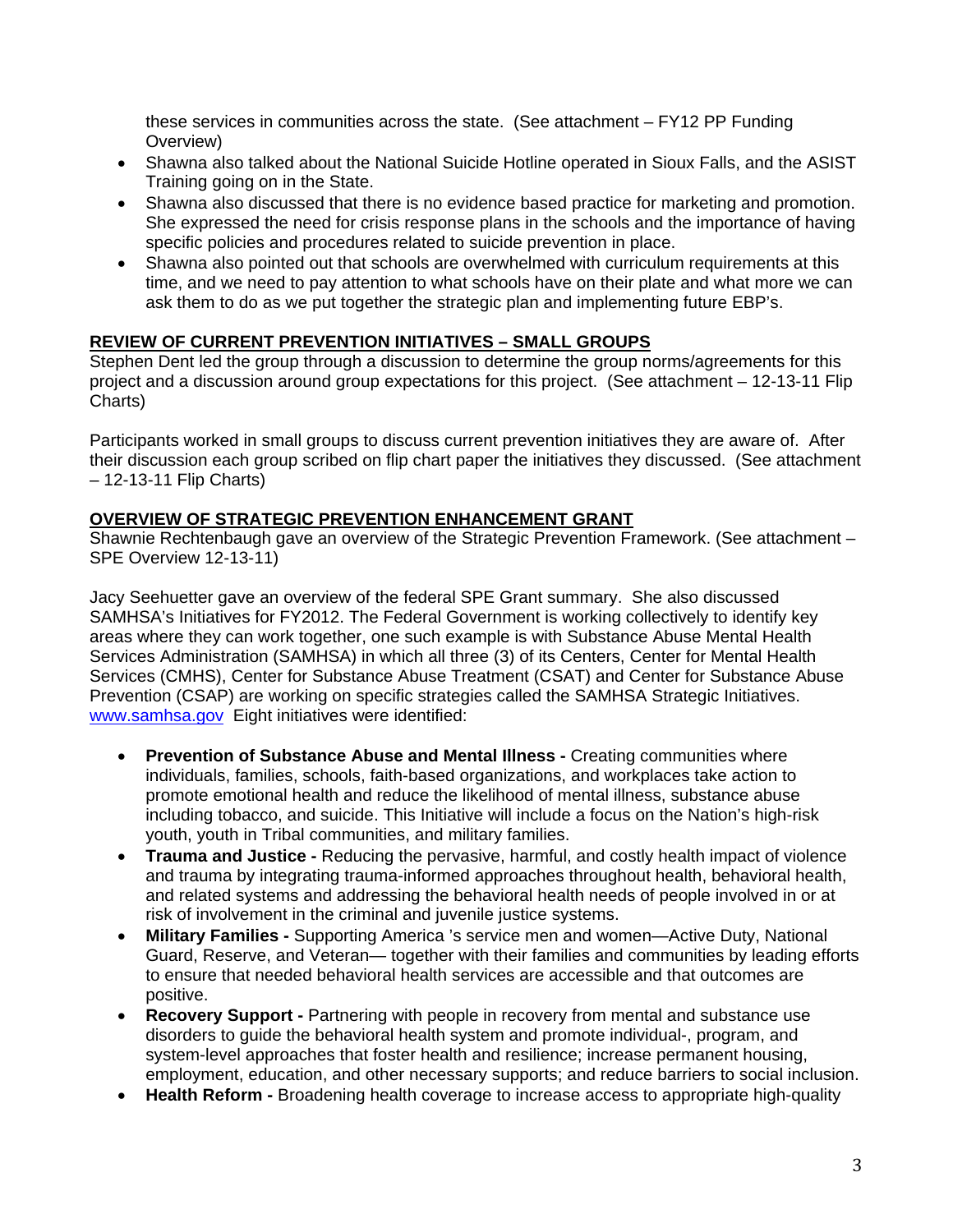care and to reduce disparities that currently exist between the availability of services for substance abuse, mental disorders, and other medical conditions such as HIV/AIDS.

- **Health Information Technology -** Ensuring that the behavioral health system, including States, community providers, and peer and prevention specialists, fully participates with the general health care delivery system in the adoption of Health Information Technology (HIT) and interoperable Electronic Health Records (EHR).
- **Data, Outcomes, and Quality** Realizing an integrated data strategy and a national framework for quality improvement in behavioral health care that will inform policy, measure program impact, and lead to improved quality of services and outcomes for individuals, families, and communities.
- **Public Awareness and Support** Public Awareness and Support —Increasing the understanding of mental and substance use disorders to achieve the full potential of prevention, help people recognize mental and substance use disorders and seek assistance with the same urgency as any other health condition, and make recovery the expectation.

## **DISCUSSION WITH CONSORTIUM MEMBERS**

Stephen Dent led a small group review of current prevention initiatives. Participants spoke briefly about the initiatives they are involved in and what they hope for the SPE strategic planning output.

### **PREVIEW OF THE SPE STRATEGIC PLANNING PROCESS**

Stephan Dent presented an overview of the strategic planning process that we will be moving through over the next several meetings.



- 1. Vision statement
- 2. Mission statement
- 3. Strategic direction that identify what areas to focus on
- 4. Tactics that move you toward achieving the strategies

All will be data-driven.